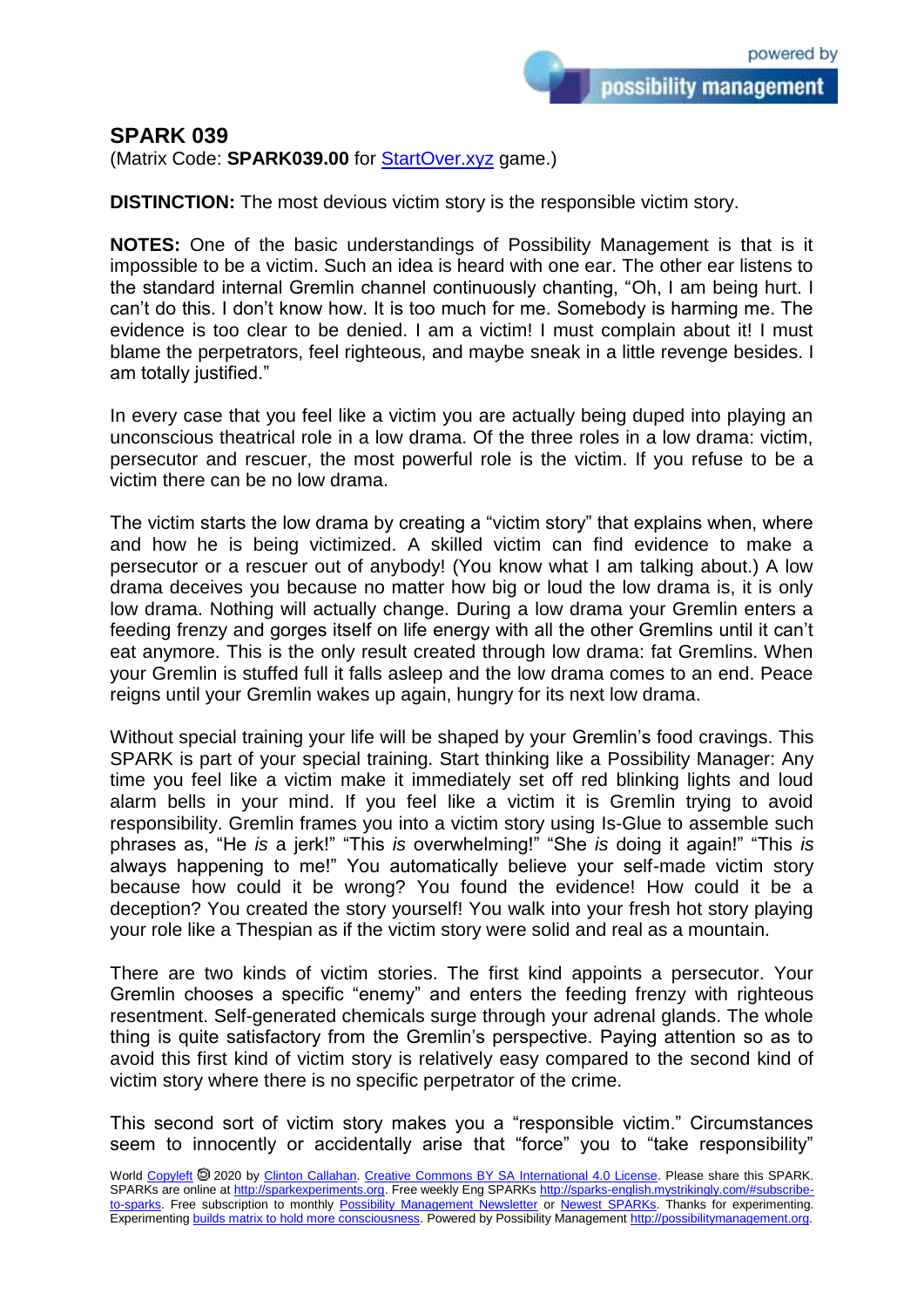against your wishes, and then you have to do a job that is not really your job to do but no one else is doing it. The story may go something like this: "Here I am, the only one 'taking responsibility' for cleaning up this mess. Everyone else gets to relax or to do what they want, and I have to stay behind at the office and work late, or stay at home and watch the children, or fold the laundry, or pay the bills – everyone else gets to go play."

It is quite interesting to pretend as if you were a little bird who could flutter unnoticed from shoulder to shoulder around a village. Sitting on the mother's shoulder you hear her muttering, "If only I could work at the knitting-goods store, I could chat with the customers and knit wonderful sweaters. Instead I am stuck here alone wiping up after the children. As soon as I am done washing dishes from one meal I have to start cooking the next one." Sitting on the knitting store lady's shoulder you hear, "Every day the customers tell me the same complaints, the same gossip, and I am stuck inside with this fluorescent light and foul air. If only I could work as a gardener." You hear the gardener say, "If only I could work in a warm office with a soft chair behind a clean computer. Instead I am out here in the rain getting scratched by rose bushes. My hands look like old cracked leather." Sitting on the office worker's shoulder you would hear, "Oh, god! Another stressful day behind the computer. Add these numbers. Type this letter. It's like being stuck in solitary confinement, totally lifeless work. If only I could be a simple house-wife cooking meals for a family of happy children." Being stuck is how a responsible victim feels.

When you are living in the "responsible victim" story, responsibility itself is the persecutor. You are the victim of responsibility. You act as if you are responsible but you are not really being responsible, you are being a victim and using false responsibility as the excuse. It takes tremendous courage to see your Box's motivations for playing you as a responsible victim.

## **EXPERIMENTS:**

## **SPARK039.01** This experiment has two parts.

Part 1: You start paying particular attention to the kinds of stories that you generate to justify or explain why you are doing or not doing a certain thing. For example, when you are driving over the speed limit, notice what you say to yourself to permit yourself to do that. Notice what you say to yourself when you do not get to do what you wanted to do or things are not fair. Are you giving away your responsibility as a victim or are you taking responsibility?

Part 2: After tracking your stories for a few days try this radical experiment. In the next uncomfortable, intense, or unexpected situation that you encounter, try one of these simple statements:

- "I choose this."
- "I get to experience this."

Make your statement either out loud to someone else, or simply out loud to yourself.